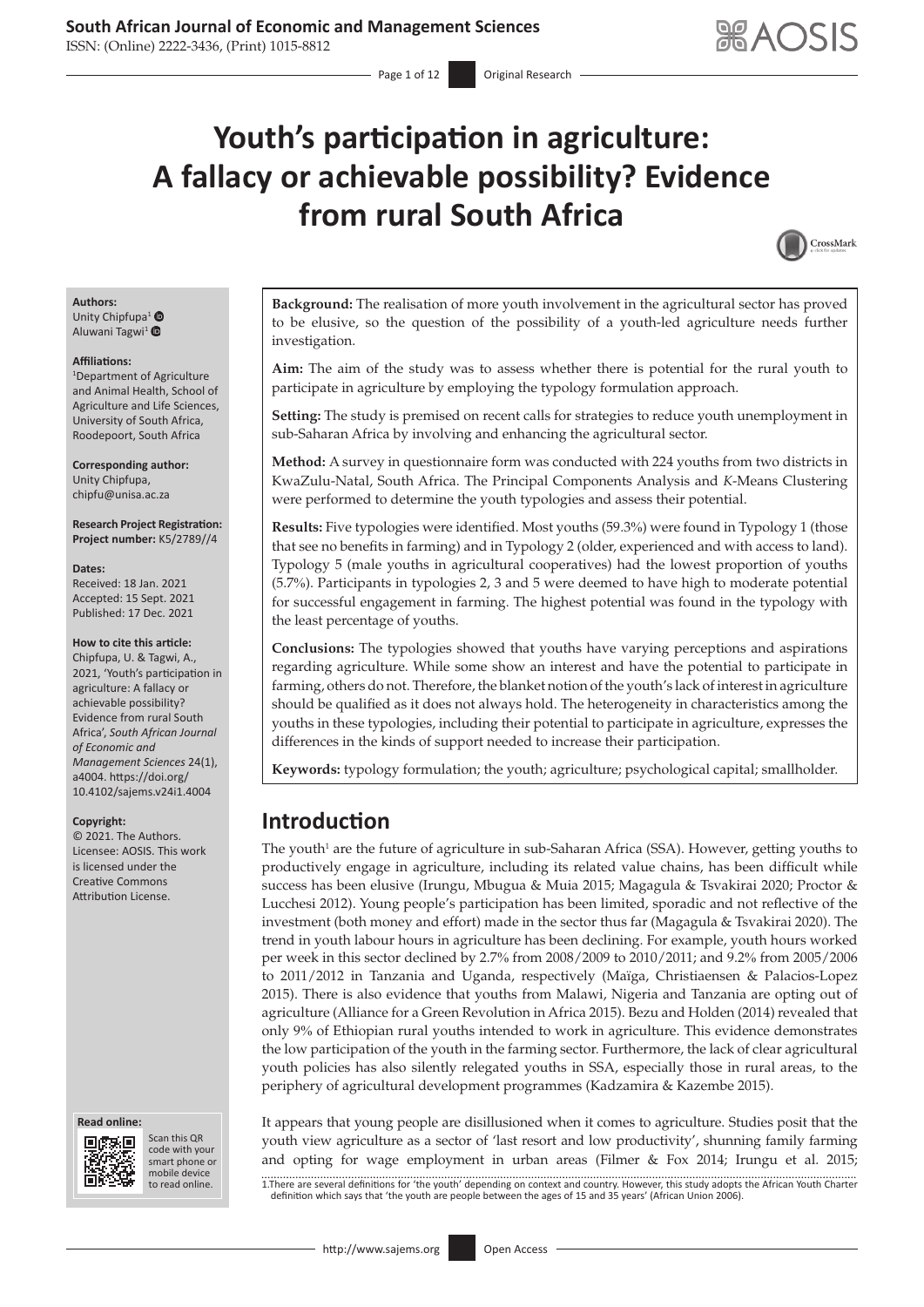Kadzamira & Kazembe 2015). This thesis emanates from the divergence in youth aspirations and what the agricultural sector can offer (Leavy & Smith 2010; Proctor & Lucchesi 2012). Some have linked their disillusionment to a lack of information and the slow integration of the fourth industrial revolution into the agricultural sector in Africa (Magagula & Tsvakirai 2020; Yeboah 2018). However, these arguments cannot explain the small number of success stories in the youth's farming observed in several countries in SSA (Irunguet al. 2015; Proctor & Lucchesi 2012). The biggest question is, 'what would make some youths participate, or not, in farming?' Understanding the typologies and characteristics of youths may reveal what determines their propensity to be even engaged in, never mind succeed in agriculture.

The discourse on the youth in agriculture is critical in SSA for both socio-economic and political reasons. There is a cost to youths not working, related to human capital development, health, poverty and social unrest, among others (Betcherman & Khan 2015; Filmer & Fox 2014). The economies in SSA have failed to create enough employment opportunities to absorb the ever-growing youth labour force. For example, in South Africa, the youth unemployment rate has increased to 43.2% among those 15–34 years (Statistics South Africa 2020), and 33.4% of them (15–24 years) are in multidimensional poverty (Frame, De Lannoy & Leibbrandt 2016). The situation is even worse for the bulk of young people who reside in rural communities (Filmer & Fox 2014; Sumberg & Hunt 2019). Given a projected increase in SSA's youth population of 2.6% per annum, the challenge facing the youth could be even greater in the future (Betcherman & Khan 2015). Thus, considering the current economic trajectory (rising youth unemployment and stunted economic growth), it is expedient to find solutions so that the youth may benefit from opportunities presented in agriculture.

Agriculture, though low in terms of its Gross Domestic Product (GDP) contribution, remains a key sector in making a livelihood for many households in developing countries, especially in rural communities (Kadzamira & Kazembe 2015; Proctor & Lucchesi 2012). The rise in the demand for food and increasing food prices expose the untapped employment and business potential in the sector (Filmer & Fox 2014). The projections that Africa's food market will grow by over 200% to US\$ 1 trillion, from 2010 to 2030, reveal greater prospects for youth engagement in farming (World Bank 2013). Such participation would also provide a lifeline to a sector with an ageing population of farmers, among other challenges (Swarts & Aliber 2013). However, seizing this opportunity means the creation of appropriate conditions for a growth in labour demand (Betcherman & Khan 2015). It also requires research and policies to show comprehensive understanding of the complex youth dynamics, due to spatial differences and heterogeneity in context, aspirations, personality characteristics and resource endowments. Unless such conditions and a true understanding exist, the notion of youth engagement in agriculture may remain a fallacy. Unfortunately, it could also lead to the premature impression and conclusion that young people are not interested in farming.

There are several studies documented on youth interest/ participation/perceptions in agriculture (Bezu & Holden 2014; Irungu et al. 2015; Kadzamira & Kazembe 2015; Magagula & Tsvakirai 2020; Proctor & Lucchesi 2012). The general focus has been on the traditional factors (education, skills, land, financial support, markets, information and communication technologies [ICT], and institutions) hindering the youth from actively participating in the sector. Few researchers attempted to integrate the non-cognitive factors in their analysis when addressing the youth's perceptions towards farming (Magagula & Tsvakirai 2020). None attempted to holistically integrate all the facets of psychological capital (PsyCap), an asset that deals with the mind-set influencing youths' decisions and behaviour (Luthans, Youssef-Morgan & Avolio 2015). This paper posits that though the traditional indicators are critical to youth engagement in farming, the psychological traits of the youths themselves are equally so. Understanding the youth's endowment with PsyCap provides a holistic and better explanation for their decision-making behaviour (Chipfupa & Wale 2018). Furthermore, consideration of the youth as a homogenous group, ignoring the contextual, gender, resource-based and non-cognitive differences is inappropriate (Swarts & Aliber 2013). It results in unsubstantiated claims and policies driven by sentiments rather than evidence (Sumberg & Hunt 2019). Unless the complexities of rural young people's lives are unpacked, it is impossible to design appropriate policies and programmes for supporting the youth in agriculture.

Youths' individual life preferences and aspirations are also bound to vary (Sumberg & Okali 2013), and thus it is normal that young people's interest in farming would differ. However, this implies that the value for money in agricultural youth programmes can only be realised if research and policy could differentiate between those with the potential and interest from those without. Such characterisation is missing in the current youth and agriculture literature (Sumberg & Okali 2013). This study focuses on the possibility of a youthled agriculture, using South Africa as a case-study. It aims to develop typologies for youths in rural communities. Critical analysis of these typologies reveals answers to the following key questions: What type of youths would most likely successfully engage in farming and what type would not, even if support is provided? What support would be required by those in the different youth typologies? What are the implications of the results on agricultural development policies and programmes in SSA?

### **Youth and agriculture: A conceptual framework**

Developing typologies for youths requires an understanding of the different individual, social, economic and institutional factors affecting their livelihood decisions and behaviour.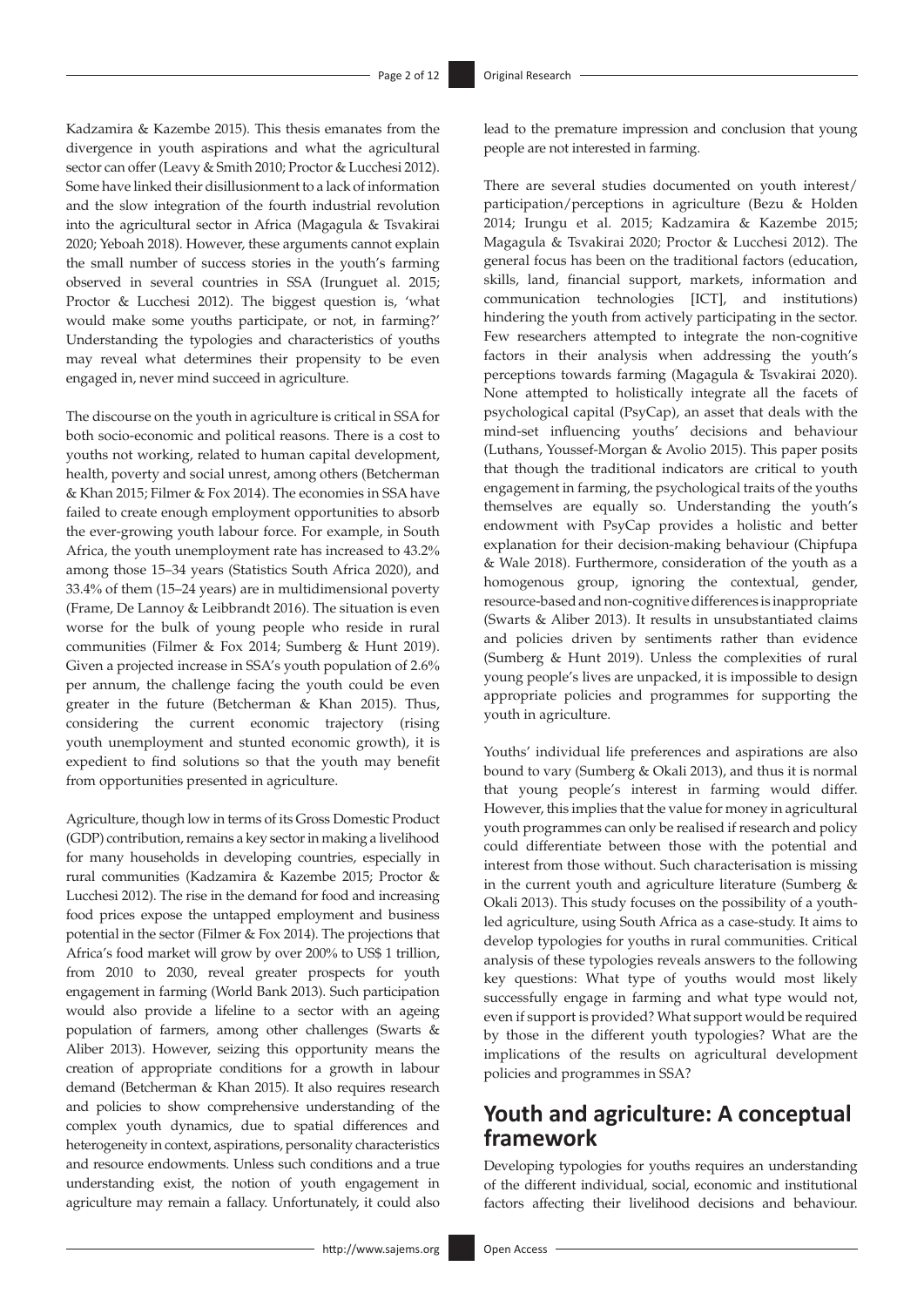The literature shows that there is no single theory capable of explaining youths' livelihood or career choices, but that there is a need to integrate several theories in order to have a comprehensive understanding (Magagula & Tsvakirai 2020; Mukembo et al. 2014). The theories that help explain youths' decisions and behaviour include the Social Learning Theory, Theory of Planned Behaviour, Role Model Theory and the Human Capital Theory (HCT). While the Social Learning Theory focuses on the interaction of various social factors (sociodemographic, knowledge and perceptions) in determining career choices (Krumboltz & Mitchell 1990), the Theory of Planned Behaviour assesses how one's beliefs influence their decisions and behaviour (Ajzen 1991). The Role Model Theory emphasises the influence of role models on youths' decisions, while the HCT identifies the importance of skills, knowledge and abilities in their career choices (Hornbeck & Salamon 1991). Informed by these theories, the need to focus on sociodemographic characteristics, knowledge, perceptions, intentions, motivations and family relations as critical elements in the typology formulation is determined in this study.

Several agricultural studies which applied these theories found that rural youth livelihood choices are influenced by factors such as access to land, social networks, education, household size, parental financial support, age, role models, ICT, economic perceptions and marital status (Irungu et al. 2015; Magagula & Tsvakirai 2020; Proctor & Lucchesi 2012). The observed heterogeneity in the factors has implications for youth cognition, and hence value judgement and decisions regarding young people's propensity to engage in agricultural activities. This is why the youth are conceptualised as a dynamic and diverse group of people whose various aspirations in life are shaped by societal transformations and experiences (Proctor & Lucchesi 2012).

In addition to the above theories, the Psychological Capital Theory (PCT) to broaden the understanding of the differences in the rural youth's interest to participate in farming is also integrated in the study. The PCT deals with the role of PsyCap in determining human function, including decision making and behaviour (Youssef-Morgan & Luthans 2013). Individuals, endowed with positive PsyCap, are characterised by confidence in their ability to affect their livelihood, optimism about the future, perseverance, even in the face of adversities, as well as resilience (sustaining and bouncing back) (Luthans et al. 2015). PsyCap thus goes beyond what individuals know, their social relations and networks defining who each one is, and what they can become (Youssef-Morgan & Luthans 2013). Empirically, PsyCap has been measured in several recent studies and has been shown to significantly explain decisions about farming and behaviour related to climate change adaptation, water productivity, irrigation expansion and motivation to work, among others (Chipfupa & Wale 2020; Phakathi & Wale 2018; Wuepper, Zilberman & Sauer 2019).

The inclusion of PsyCap in youth typology formulation will help explain youths' decisions beyond their human, physical, financial, natural and social resources. Farming itself demands

some level of confidence, hope, optimism and resilience, given the different challenges and adversities encountered. PsyCap potentially affects the youth's aspirations, energy and hunger for success. It also affects people's ability to successfully utilise all other resources at their disposal to enhance their livelihoods (Phakathi & Wale 2018). Youths who are poorly endowed with positive PsyCap will likely not see the opportunities within the agricultural sector. Their lack of a positive mind-set is a deterrent in their potential capacity to productively engage in the sector and earn a livelihood. The study uses this conceptual framework to determine the key variables in the characterisation of the rural youth.

### **Study area**

The study was conducted in Amajuba and uMzinyathi district municipalities in KwaZulu-Natal province, South Africa (Figure 1). The selection of the districts, predominately rural, was informed by their level of youth unemployment, potential land capability and the effects of drought. Youths constitute the majority (Amajuba – 38.7%; uMzinyathi – 40.2%) of the population in the study areas (Statistics South Africa 2018a). Recent youth unemployment statistics in the two districts are not readily available. However, provincial statistics show high youth unemployment in KwaZulu-Natal. About 45.9% of young people aged 15–34 years in the province are not in employment, education or training (Statistics South Africa 2020). Hence, the province has the highest share of people living in poverty (20.6%): that is a poverty incidence of 48.4% (Statistics South Africa 2018b).

The biophysical conditions in the study districts show potential for rain-fed farming. Land in Amajuba is classified as having moderate to high agricultural potential, while that in uMzinyathi is considered having marginal to moderate potential. Most of the soils are of medium depth, although some pockets of low- and high-depth soils do exist. In the two districts commercial land is set aside for redistribution which could also be parcelled to youths interested in starting their own farming businesses. The average rainfall in Amajuba ranges from 620 mm to 1265 mm per annum and that in uMzinyathi from 600 mm to 1200 mm per annum. However, both districts experience high evaporation threatening rain-fed crop production. Hence, irrigation farming remains an integral part of sustainable agricultural production in the districts.

### **Sampling, data collection and indicators of youth characteristics**

The study employed a cross-sectional research design. It targeted rural youths (18–35 years) who never had formal employment. Youths under 18 years were excluded from the study, because most were at school still. A list of unemployed youths, registered with the municipalities in the two districts, provided the population of the study (though not all wards were part of the list, hence caution should be taken when extrapolating the results). Following Krejcie and Morgan (1970), the representative sample size was 217,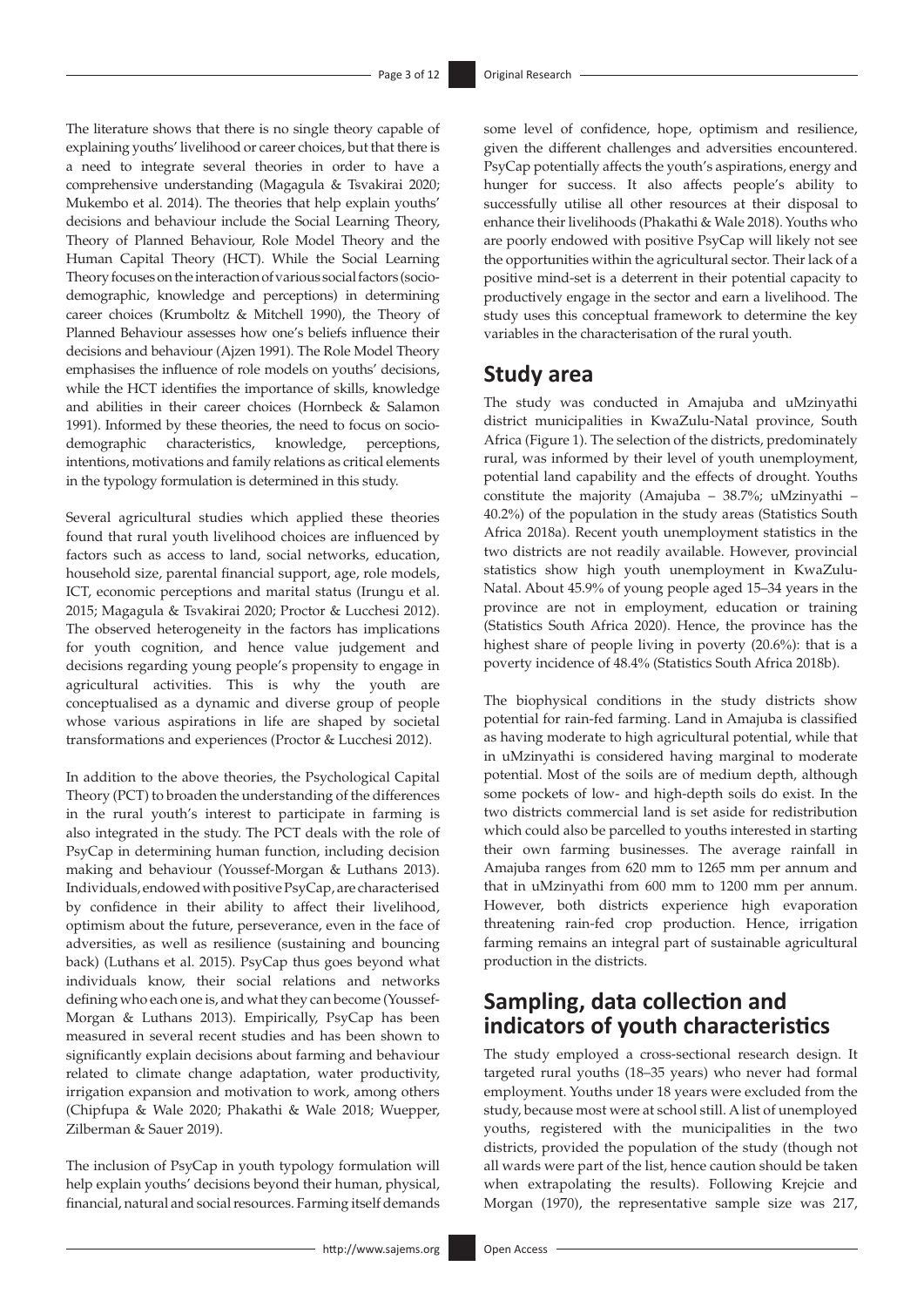

*Source*: Adapted from Metcalfe, M., 2018, 'Why, what and key learnings', in P. Christie & M. Monyokolo (eds.), *Learning about sustainable change in education in South Africa: The Jika iMfundo campaign 2015–2017*, SAIDE, Johannesburg

**FIGURE 1:** Map of KwaZulu-Natal district municipalities showing study sites.

assuming a 95% confidence level and 5% margin of error. Hence, 224 youths participated in the survey (Amajuba – 104, uMzinyathi – 120). Data collection was conducted through a semi-structured questionnaire. The questionnaire was pre-tested before the actual data collection to ensure common translation, consistency, reliability and relevance to the youth.

A review of literature helped to identify variables for inclusion in the typology formulation; that is factors that significantly affect participation in agriculture by the youth. Data were collected on youth demographic information (age, gender, level of education, marital status, role models) and resource endowment (physical and financial assets, social networks, access to extension, access to government support). A five-point Likert scale (1 – strongly disagree, and 5 – strongly agree) was used to collect data on the youths' managerial skills, perceptions on agriculture and PsyCap. An indirect questioning approach was taken in measuring PsyCap to reduce the bias in self-reported scores. Different scenarios for each construct of PsyCap (self-confidence, optimism, hope and resilience) were presented to the participants to indicate the extent to which they would likely take the proposed actions in response to the scenarios. Tables 1, 2 and 3 show all the variables that were included in the youth typology formulation. For ease of analysis, principal components analysis (PCA) was performed on variables measuring managerial skills, perceptions of agriculture and PsyCap (see Table 1). The resulting indices, together with other variables, were included in the overall PCA (see results in Table 4).

### **Data analysis approach**

An analysis of youth characteristics was conducted, using descriptive statistics; that is frequency tables, mean and standard deviation. Typology formulation was done through two complementary multivariate statistical approaches, that is PCA and K-means cluster analysis (KCA). The application of PCA reduced dimensionality in the dataset, while KCA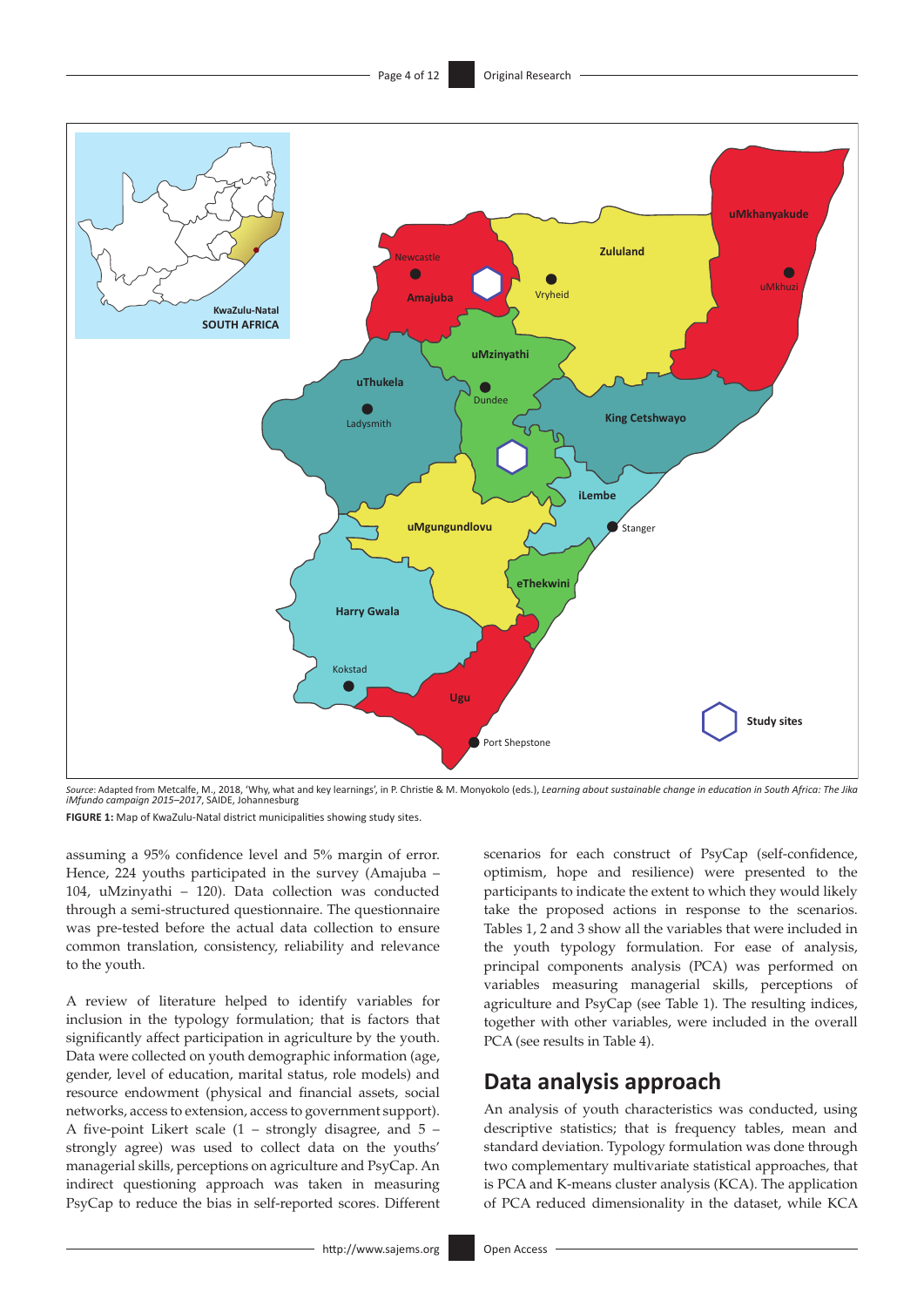**TABLE 1:** Indicators for managerial skills, perceptions and psychological capital.

| <b>Broad category</b>         | <b>Principal components</b> | Description                                                                                 |  |  |
|-------------------------------|-----------------------------|---------------------------------------------------------------------------------------------|--|--|
| Managerial skills             | <b>LEADER</b>               | Leadership qualities                                                                        |  |  |
|                               | <b>NOFIN SKILLS</b>         | Lack of financial management skills                                                         |  |  |
|                               | <b>INDEPENDENT</b>          | Independent - like to do their tasks<br>alone                                               |  |  |
| Perceptions of<br>agriculture | <b>AGRIC BUSINESS</b>       | Believe that primary agriculture can<br>be operated as a business and<br>provide employment |  |  |
|                               | NOT_FOR_EDUC                | Believe primary agriculture is not for<br>the educated, and is laborious                    |  |  |
|                               | NO IMPROVE                  | Have not seen primary agriculture<br>improving the lives of their elders                    |  |  |
|                               | <b>AVAEA</b>                | Believe that the youth can engage<br>and earn a livelihood from AVAEA                       |  |  |
|                               | NEG ATT                     | People close to them have a negative<br>attitude towards agriculture                        |  |  |
| Psychological capital         | <b>RESILIENT</b>            | Resilient individuals                                                                       |  |  |
|                               | LACK CONF                   | Lack of self-confidence                                                                     |  |  |
|                               | <b>OPTIMISTIC</b>           | Optimistic and willing to take the<br>initiative to address their challenges                |  |  |

AVAEA, Agricultural value-added economic activities.

determined clusters of similar youths, based on the retained factors from the PCA. Several studies have successfully applied the same approach to farming and livelihood typology determination (Chipfupa & Wale 2018; Yobe, Mudhara & Mafongoya 2019).

The Principal Components Analysis is a data reduction method that, through an algorithm, produces a few uncorrelated indices (principal components), which explain most of the variation in a dataset (Hair et al. 2014; Manly 2004). The objective is to reduce the number of variables to a few factors, without loss of most of the original information. The approach works best if the original variables are highly correlated. In the study, variables not meeting this criterion were dropped from the analysis. The Kaiser-Mayer-Olkin measure of sampling adequacy (KMO) and Bartlett's Sphericity test were used to determine the suitability of the data for PCA. A KMO value  $\geq 0.5$  and a statistically significant Bartlett's Sphericity test ( $p < 0.05$ ) meant that there was sufficient correlation and the data were appropriate for PCA. To enhance the interpretability of the PCA results, the solution was rotated through the Varimax method. Only factors with an eigenvalue of 1, or more, were retained. According to Hair et al. (2014), given the nature of the data in social sciences, a solution that explains 60 or even less percentage of the variation in the data is acceptable. Factors with a loading of 0.4 and above were considered to have a strong influence on the principal components and were interpreted.

The retained principal components were used as input in the KCA. K-means Clustering Analysis is a method that uses the values of variables to group homogenous observations into classes (Manly 2004). K-means Clustering, after PCA has been shown as an efficient approach to dimension reduction (Ding & He 2004). Observations are allocated clusters through partitioning. First, given the predetermined number of clusters, initial cluster centres are calculated for each group. Observations **TABLE 2:** Descriptive statistics of continuous youth indicators.

| Indicator                                                                                                                       | Mean    | SD      |
|---------------------------------------------------------------------------------------------------------------------------------|---------|---------|
| Youths' age                                                                                                                     | 25.86   | 4.90    |
| Education (years)                                                                                                               | 11.41   | 2.27    |
| Experience in primary agriculture (years)                                                                                       | 5.08    | 6.05    |
| Land (hectares)                                                                                                                 | 2.60    | 16.95   |
| Value of physical assets owned (ZAR)                                                                                            | 1424.57 | 1408.57 |
| Perceptions of managerial and leadership capabilities*                                                                          |         |         |
| Whenever in a group or club, I often tend to be part of the<br>leadership                                                       | 3.37    | 1.46    |
| I have attended a leadership/training seminar                                                                                   | 2.17    | 1.43    |
| I often share my concerns or ideas whenever I am in<br>a meeting                                                                | 4.21    | 0.88    |
| I usually complete tasks late, but always make sure I finish<br>them                                                            | 3.03    | 1.45    |
| I prefer to plan things before I do them                                                                                        | 4.32    | 0.84    |
| I prefer to do things by myself                                                                                                 | 3.84    | 1.33    |
| I find it easy to allocate tasks and responsibilities to other<br>people                                                        | 3.21    | 1.43    |
| I do not have exposure to financial recording and need training                                                                 | 3.48    | 1.53    |
| I do not have exposure to business planning or the know-how<br>to develop one                                                   | 3.19    | 1.58    |
| Perceptions of rain-fed agriculture*                                                                                            |         |         |
| Rain-fed agriculture can provide employment opportunities<br>for rural youths                                                   | 4.10    | 1.01    |
| Rain-fed agriculture can be run as a profitable business                                                                        | 4.16    | 0.95    |
| Rain-fed agriculture is not for educated people                                                                                 | 2.61    | 1.53    |
| Rain-fed agriculture is laborious                                                                                               | 3.01    | 1.36    |
| Rain-fed agriculture is attractive to the youth                                                                                 | 2.96    | 1.37    |
| Rain-fed agriculture would be my last option as a career if I<br>have options                                                   | 2.28    | 1.41    |
| I have seen elders improving their life through rain-fed<br>agriculture                                                         | 3.66    | 1.39    |
| I prefer irrigated farming compared to rain-fed agriculture<br>Perceptions of AVAEAs*                                           | 3.77    | 1.40    |
| All agriculture-related jobs, including AVAEAs, are physically<br>demanding                                                     | 3.09    | 1.44    |
| I prefer an office job to outside/fieldwork                                                                                     | 2.81    | 1.51    |
| I can be wealthy/rich through engagement in AVAEAs                                                                              | 4.26    | 0.90    |
| Young people can also engage in AVAEAs related businesses                                                                       | 4.06    | 0.99    |
| Perceptions of friends and relatives' opinions regarding<br>agriculture*                                                        |         |         |
| Most people known to me love agriculture and agriculture-<br>related businesses                                                 | 3.60    | 1.30    |
| Most people known to me would support me if I initiated an<br>agricultural business                                             | 4.19    | 0.83    |
| Most people known to me perceive agriculture as a sector for<br>old people                                                      | 2.83    | 1.42    |
| Most people known to me believe that agriculture-related jobs<br>are not for the youth                                          | 2.91    | 1.39    |
| Psychological capital scenario responses*                                                                                       |         |         |
| Hope and optimism: What would you do if you were interested in farming but have<br>no access to land?                           |         |         |
| Engage your family so that they parcel out to you a piece<br>of land                                                            | 3.70    | 1.42    |
| Talk to traditional leaders to check for the possibility of<br>renting land                                                     | 3.61    | 1.41    |
| Do nothing and hope there will be available land soon                                                                           | 1.41    | 0.85    |
| Resilient and persistent: What would you do if you were running a business and<br>you have been suffering losses?               |         |         |
| Give up and forget about the business                                                                                           | 1.57    | 1.10    |
| Continue with the business and consult a business advisor                                                                       | 4.24    | 1.02    |
| Continue with the business and change the way you run things                                                                    | 3.78    | 1.24    |
| Self-confidence: To what extent would you do the following if you were nominated<br>for a leadership position?                  |         |         |
| Accept the nomination                                                                                                           | 3.60    | 1.58    |
| Ask them to find someone else                                                                                                   | 2.38    | 1.52    |
| Ask them to wait because you still want to think about it                                                                       | 2.07    | 1.35    |
| Note: * Variables were measured on an increasing five-point Likert scale where 1 = strongly<br>disagree and 5 = strongly agree. |         |         |

AVAEA, Agricultural value-added economic activities; SD, standard deviation.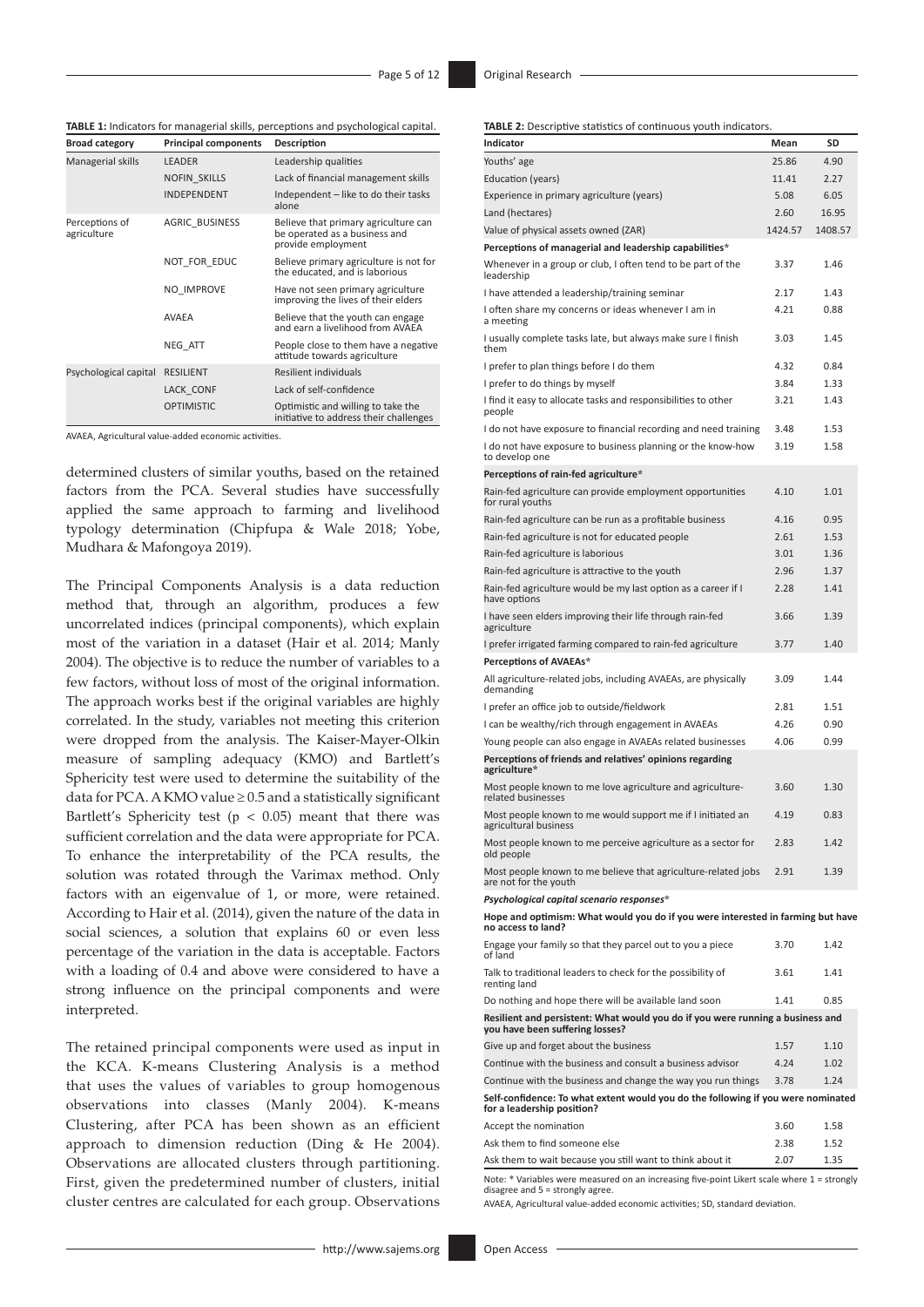are then moved into a cluster with a centroid nearest to it. The process is repeated until stability is achieved and final cluster centres are calculated. The number of clusters was determined by checking the Analysis of Variance (ANOVA) output after KCA. The study settled for a number and solution with the ANOVA table showing a high significance level (*p* < 0.01) of most of the principal components in forming the final clusters.

#### **Ethical considerations**

All ethical considerations for the study were approved by the Humanities & Social Sciences Research Ethics Committee of the University of KwaZulu-Natal (Protocol reference No. HSS/1191/018).

**TABLE 3:** Descriptive statistics of the categorical youth characteristics indicators.

| Indicator                                                        | <b>Percent Youth</b> |
|------------------------------------------------------------------|----------------------|
| Male youths                                                      | 39.0                 |
| Youths engaged in primary agriculture                            | 56.1                 |
| Youths engaged in AVAEAs                                         | 3.6                  |
| Youths who benefited from a youth-support<br>programme           | 15.7                 |
| Youths who received agriculture/farming related<br>support       | 32.3                 |
| Youths with access to extension services                         | 25.2                 |
| Youths with access to tractor services                           | 3.6                  |
| Youths with access to credit                                     | 12.1                 |
| Youths who are members of an agriculture/business<br>cooperative | 7.6                  |
| Youth members of a youth club                                    | 25.2                 |

AVAEA, Agricultural value-added economic activities.

**TABLE 4:** Principal components analysis results – Dimensions of rural youths' characteristics.

### **Results and discussion Youth characteristics**

Tables 2 and 3 present results of the descriptive analysis of the characteristics of rural youths. Most of the youths were female (61%). This is a reflection of the labour migration patterns experienced in rural South Africa where there is a higher male out-migration, than female (Camlin, Snow & Hosegood 2014). The average level of education among the youths was matric (Grade 12). This meant few have had opportunities for acquiring a post-matric tertiary qualification for various reasons, including poor pass rates, lack of information, lack of finance and lack of career guidance, among others (Maila & Ross 2018). Thus, even if employment opportunities were available, the lack of skills would reduce their employability in the formal sector, relegating them to menial jobs. Hence, the importance of promoting youth participation in agriculture as a viable livelihood option.

Regarding perceptions of managerial and leadership capabilities, the results indicate a lack of leadership training, business planning and financial skills among rural youths. These issues are among those identified as impeding the take-off and growth of small businesses in South Africa (Mbonyane & Ladzani 2011). So without support, young people would have challenges in managing their agricultural enterprises. Youths' management style shows their preference to work alone (as an individual), although if need be, they would be willing to allocate tasks and responsibilities to other people. As reported by officials from the Department

| Indicators               | D1       | D <sub>2</sub> | D3       | D4       | D5       | D6       | D7       | D8       | D <sub>9</sub> | D10      |
|--------------------------|----------|----------------|----------|----------|----------|----------|----------|----------|----------------|----------|
| AGE                      | 0.274    | $0.680*$       | $-0.105$ | 0.221    | 0.036    | $-0.074$ | $-0.068$ | $-0.123$ | 0.053          | 0.087    |
| GENDER                   | 0.013    | $-0.051$       | 0.323    | $-0.150$ | $-0.014$ | $-0.111$ | 0.638    | $-0.150$ | $-0.204$       | 0.218    |
| <b>EDUCATION</b>         | 0.124    | 0.045          | 0.077    | 0.059    | 0.708    | 0.166    | $-0.060$ | $-0.110$ | $-0.020$       | $-0.167$ |
| EXPERIENCE AGRIC         | $-0.024$ | 0.746          | 0.187    | $-0.182$ | 0.034    | 0.083    | 0.003    | $-0.014$ | 0.179          | $-0.093$ |
| <b>BENEFICIARY</b>       | 0.736    | 0.047          | $-0.019$ | $-0.069$ | 0.024    | $-0.030$ | 0.085    | $-0.056$ | $-0.160$       | 0.159    |
| <b>TRAINING</b>          | 0.703    | 0.001          | 0.102    | 0.035    | 0.044    | $-0.050$ | $-0.026$ | 0.273    | $-0.010$       | $-0.190$ |
| <b>CREDIT</b>            | 0.022    | 0.249          | 0.272    | 0.116    | $-0.119$ | $-0.643$ | 0.135    | $-0.017$ | 0.055          | 0.022    |
| <b>EXTENSION</b>         | 0.650    | 0.080          | 0.128    | 0.063    | 0.091    | 0.037    | 0.125    | $-0.060$ | 0.262          | $-0.147$ |
| <b>ASSETS</b>            | 0.006    | 0.026          | 0.047    | 0.045    | 0.790    | $-0.183$ | 0.074    | 0.078    | 0.024          | 0.018    |
| LAND ACCESS              | $-0.065$ | 0.631          | $-0.025$ | $-0.109$ | 0.042    | $-0.136$ | 0.201    | 0.224    | $-0.214$       | $-0.272$ |
| <b>AGRIC COOPERATIVE</b> | 0.176    | 0.094          | $-0.103$ | 0.097    | 0.002    | 0.040    | 0.757    | 0.049    | 0.166          | $-0.145$ |
| YOUTH CLUB               | 0.130    | $-0.089$       | 0.276    | 0.060    | 0.067    | $-0.279$ | 0.239    | 0.463    | $-0.134$       | $-0.077$ |
| <b>LEADER</b>            | 0.027    | $-0.032$       | 0.768    | 0.001    | 0.088    | 0.103    | 0.152    | 0.078    | $-0.037$       | $-0.089$ |
| <b>NOFIN SKILLS</b>      | $-0.147$ | $-0.179$       | 0.098    | 0.105    | $-0.170$ | $-0.027$ | $-0.003$ | $-0.029$ | $-0.045$       | 0.685    |
| <b>INDEPENDENT</b>       | 0.042    | 0.158          | 0.056    | 0.139    | 0.034    | 0.254    | 0.026    | 0.133    | 0.576          | 0.249    |
| AGRIC_BUSINESS           | $-0.109$ | 0.256          | $-0.144$ | $-0.192$ | 0.167    | $-0.042$ | 0.268    | 0.496    | 0.176          | 0.262    |
| NOT FOR EDUC             | 0.096    | 0.003          | 0.021    | 0.759    | 0.227    | 0.157    | 0.071    | 0.205    | 0.113          | 0.037    |
| NO IMPROVE               | $-0.024$ | $-0.036$       | $-0.044$ | $-0.080$ | $-0.030$ | $-0.274$ | 0.024    | $-0.147$ | 0.770          | $-0.243$ |
| <b>AVAEA</b>             | 0.064    | 0.082          | 0.253    | $-0.695$ | 0.086    | 0.058    | 0.095    | 0.325    | 0.091          | $-0.085$ |
| NEG ATT                  | $-0.020$ | 0.082          | 0.183    | 0.152    | $-0.099$ | 0.758    | 0.055    | 0.010    | $-0.009$       | 0.001    |
| <b>RESILIENT</b>         | 0.310    | 0.068          | $-0.126$ | $-0.402$ | 0.374    | 0.096    | $-0.037$ | 0.081    | $-0.029$       | 0.423    |
| LACK CONF                | $-0.115$ | $-0.101$       | $-0.673$ | 0.125    | $-0.015$ | 0.091    | 0.128    | 0.009    | $-0.061$       | $-0.174$ |
| <b>OPTIMISTIC</b>        | 0.097    | $-0.040$       | 0.023    | 0.004    | $-0.145$ | 0.172    | $-0.344$ | 0.670    | $-0.047$       | $-0.049$ |
| <b>Eigenvalues</b>       | 2.62     | 1.77           | 1.64     | 1.49     | 1.33     | 1.24     | 1.13     | 1.12     | 1.07           | 1.00     |
| Cumulative %             | 7.69     | 14.93          | 21.63    | 28.10    | 34.43    | 40.54    | 46.55    | 52.20    | 57.65          | 62.71    |

AVAEA, Agricultural value-added economic activities.

\*The bold values/factor loadings were used to define the dimensions.

KMO Measure of Sampling Adequacy = 0.58; Bartlett's Test of Sphericity Chi-Square = 527.6, *p*-value = 0.000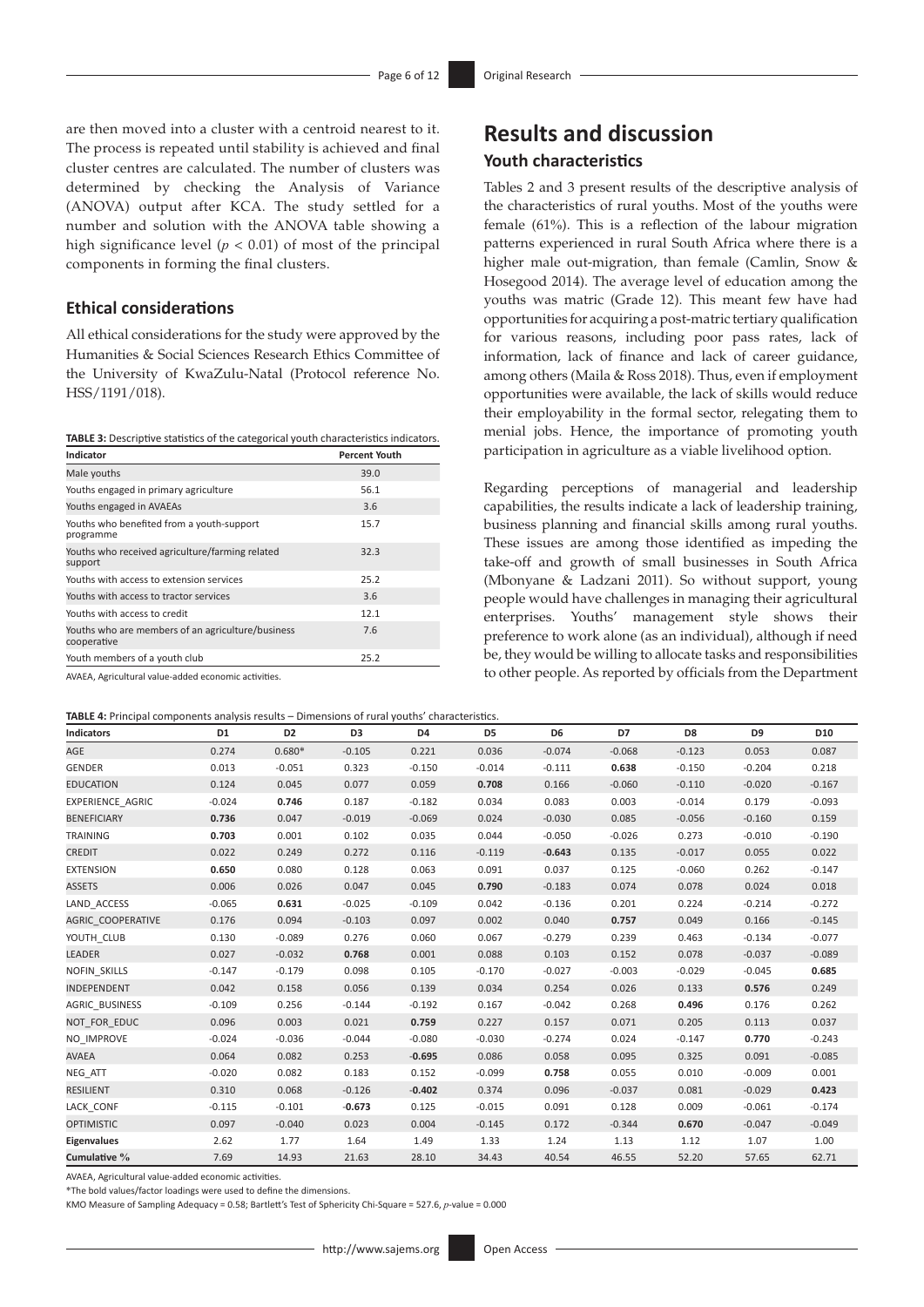of Agriculture in the two districts, trust plays a crucial role in such decisions.

The results show a firm belief that agriculture, both primary and agricultural value-added economic activities (AVAEA), could provide employment and business opportunities for young people. Magagula and Tsvakirai (2020) found similar results. However, there is still a large percentage of youths who expressed reservations about the sector. At least 48% said that agriculture is laborious, while 42% and 38%, respectively, believe that agriculture is unattractive, and not meant for the educated. When asked about their job preferences, 38.2% of participants would rather be in an office job than one in the field. Similar results were observed in a study in Ethiopia (Tadele & Gella 2012). Leavy and Hossain (2014), as well as White (2012) extensively discuss the negative values young people attach to farming and the implication it has for agrarian transformation. The findings demonstrated the heterogeneous preferences among young people and the need to identify, target and support those interested in the sector.

About two thirds (66.8%) of young people have the emotional support needed to motivate or encourage them to initiate their own small businesses in farming. People known to them with interest in and a positive view of agriculture could also affect their perceptions of farming. Most youths (85%) also believe that their families and friends would support them if they opt to pursue a career in farming. The responses also suggest that agriculture has improved the lives of people participating in the sector. Seventy percent of the participants reported having observed improvements in the lifestyle of those involved in the sector. Whether this translates to young people getting interested in farming is not known. In their study, Tadele and Gella (2012), found that improvement in agricultural incomes for some farmers did not necessarily lead to others wanting to be part of the sector.

The responses from the scenarios of PsyCap show a fairly high level of endowment. If faced with limited access to land, most youths would approach their families (71.3%), or engage community leaders (66.3%) to help, rather than do nothing (5%). They refuse to lose hope but choose to be optimistic, hoping for a better outcome. The youths' responses also show some level of resilience and persistence in the face of challenges in business. Only 9.8% said that difficulties would make them give up and forget about the business. The rest chose to persevere, but consult an advisor (89.2%), or evaluate their operations (72.2%) to improve performance. Though the youth's level of confidence is high, a percentage is not sure of their own leadership abilities. So if nominated to a leadership position, 32.3% would not accept, but ask the position to be given to someone else, while 21.6% would require time to decide. Lack of confidence, which usually manifests as low self-esteem, has been identified as a barrier to young people's lifelong learning and participation (Norman & Hyland 2003).

The youth's active involvement in agriculture in the study areas is low. Less than a third (31.8%) are employed and earn their livelihood by farming and AVAEAs (transport of agriculture products, processing). Those in this sector operate either as individuals (26.9%), or part of a cooperative of young people (4.9%). However, a good percentage of youths (24.2%) are partially involved in the sector as they are living in an agricultural household. Such youths have yet to make a career choice; so their participation is not reflective of their perceptions or interest in agriculture. The remaining 43.9% were not involved in farming or any AVAEAs. About 70.7% of youths indicated that they have access to agricultural land. However, they do not hold the right of use to this land as their access is through parents. This shows that the gap in the intergenerational transfer of land still exists and potentially affects youth participation in farming (Tadele & Gella 2012). White (2012) posits that young people's reluctance to farm could be an expression of their desire not to wait long before they may engage in independent farming. The study also showed that institutional support for young people in farming is lacking. Services aimed at the rural youth such as credit, agricultural extension and strong collective action organisations are very limited (Table 3). The provision of these services will enhance the youth's participation in agriculture.

#### **Dimensions of rural youth characteristics**

A principal components analysis of youth indicators resulted in the extraction of 10 principal component indices, or dimensions of characteristics of the rural youth (see results in Table 4). The extracted indices explained 62.7% of the total variation in the dataset. The KMO value was 0.58 and Bartlett's Test of Sphericity was significant ( $p < 0.000$ ); hence the data were appropriate for the PCA. In the first dimension (BENEF) are the beneficiaries of agricultural support programmes. These youths also have easier access to agricultural training and extension services. In the second dimension (EXPERIENCE) fall older youths, experienced in farming with access to land. In the third dimension (SCONF\_LEADER) are self-confident young people who exhibit some leadership qualities. The fourth dimension (AGRIC\_AVAEA) represents youths who believe that agriculture is not for the educated and, also have no faith in the potential in AVAEA to provide a livelihood to young people. In the fifth dimension (ASSETS\_ EDUC) is found educated youth who are well endowed with assets. The sixth dimension (NEG\_ATT) represents those whose networks have a negative attitude towards agriculture; they also have no or limited access to credit. In the seventh dimension (COOP) fall male youths who are members of agriculture cooperatives. In the eighth dimension (OPTIM) are optimistic young people who believe that agriculture could be operated as a business. The ninth dimension (NON\_ IMPR) represents youths who have not seen the benefit of engaging in agriculture; these youths are also more independent and enjoy working alone. In the tenth dimension (NOFIN\_SKIL) are youths who lack financial skills. However, they exhibit characteristics of being resilient, and hence would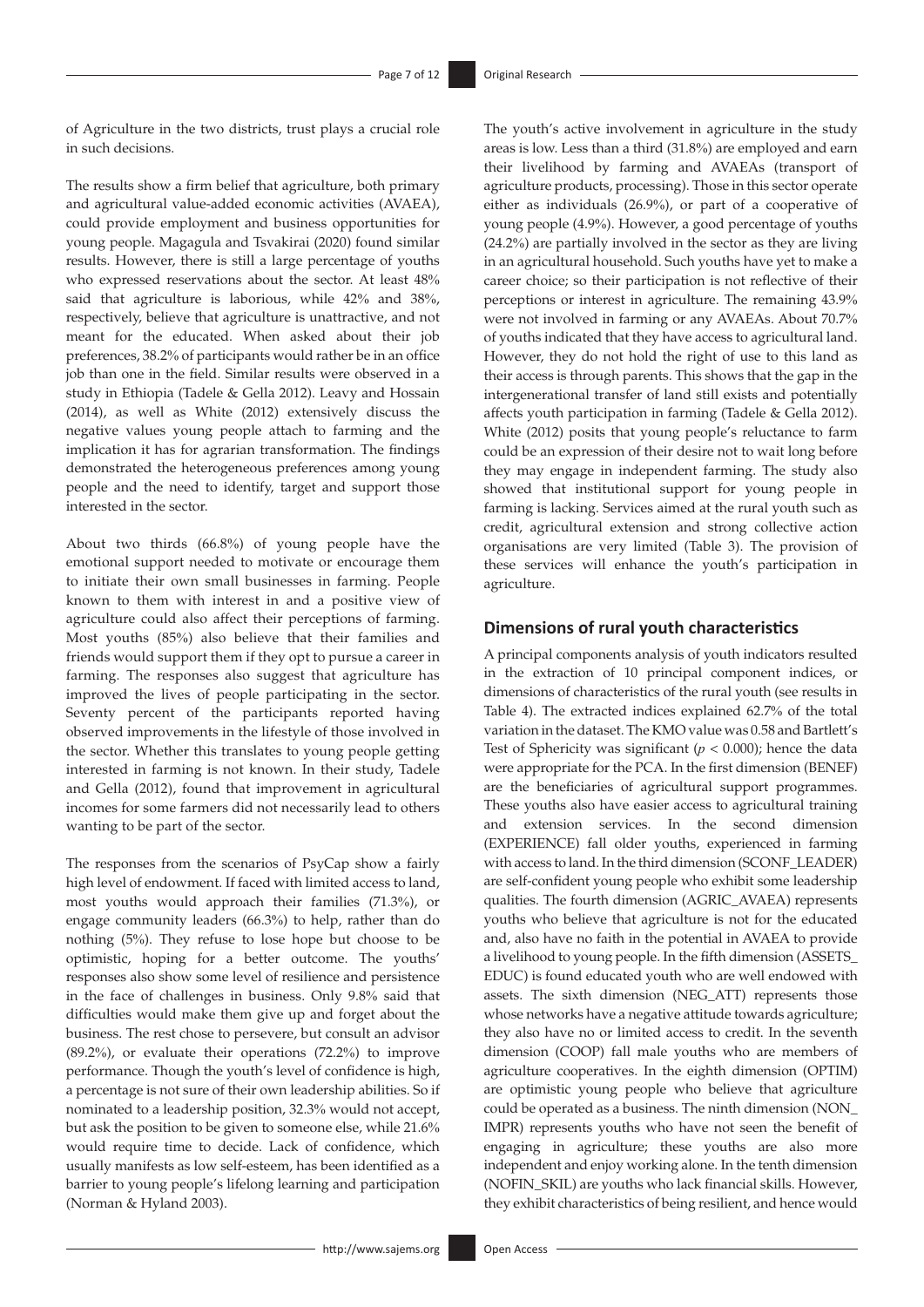cope in stressful situations. The 10 principal components were used as cluster variables in the clustering process.

#### **Typologies of rural youth**

K-Means clustering results show that all dimensions, except one, were significant  $(p < 0.01)$  in formulating the clusters (see supplementary material). Fifteen observations were not included in the clustering process due to missing data. The dimensions which dominate the cluster centres define the characteristics of the youth in that cluster. Figure 2 shows the five youth typologies and their final cluster centres. The typologies were further characterised by their PsyCap endowment (Table 5). Typology 1 (*n* = 65; 31.1%) constitutes youths who have not observed any improvements due to farming in the lives of their elders. These youths are part of agricultural youth programmes and encounter challenges in accessing credit. Their perceptions of the sector are further influenced by the negative attitude of their close family and friends. Though they lack self-confidence, they are resilient and fairly optimistic about the future. Other studies have shown that agriculture is held in low esteem by some youths and their parents, especially in developing countries (Bezu & Holden 2014; Sumberg & Okali 2013; Tadele & Gella 2012). **Typology 2** (*n* = 59; 28.2%) constitutes older youths, with agricultural experience and access to land, but lacking financial management skills. A few could be members of agricultural cooperatives. Their negative experiences made them pessimistic about farming and life in general, and as such, they also lack self-confidence in their ability to transform their own lives.

Typology 3  $(n = 44; 21.1%)$  represents youths who have confidence in their abilities to succeed even in the face of difficulties. Most such young people tend to be natural leaders



**FIGURE 2:** Final cluster centres from cluster analysis.

in their circle, due to their leadership qualities. They are also fairly optimistic individuals, though their ability to cope and bounce back is compromised, maybe due to lack of resources. Typology 4 (*n* = 29; 13.9%) includes highly educated youths, endowed with physical assets, especially those related to information and communication technology. These youths are also confident in themselves and tend to exhibit leadership qualities, compared to their peers. However, they seem to have little faith in the future, probably because they failed to secure employment despite their education. As noted in the introduction, youth unemployment is very high in South Africa (Statistics South Africa 2020). Typology 5 (*n* = 12; 5.7%) shows the lowest proportion of rural youths. It represents male youths who are members of agricultural cooperatives. They are fairly confident, optimistic and resilient, and believe that agriculture can be operated as a business. However, they have also not observed agriculture improving the lives of the community people currently engaged in the sector.

#### **Potential for different youth typologies to engage in agriculture**

The above description of the various youth typologies affirmed the argument in this study, that the rural youth are heterogeneous regarding their interest and potential to successfully engage in the agricultural sector. This is in line with other youth studies (Bezu & Holden 2014; Sumberg et al. 2012). While some youths show no interest, or their situation makes it difficult to participate in farming or AVAEAs, others have high hopes and see potential in the sector. Table 6 shows the percentage of youth in each typology, currently participating at different levels in the agricultural sector. It also shows the propensity of the different youth typologies to successfully engage in farming, based on an analysis of their characteristics. Typology 5 followed by Typologies 2 and 4, have the highest percentage of youths currently actively participating in farming. Typologies 4, 2 and 3 are the only groups that have some youths operating AVAEAs as small businesses. Typologies 3, 2 and 1 have the highest percentage of youths currently not involved in the sector.

The rating shows that the highest potential is found in the typology with the smallest population of youths. Those in Typology 5 were deemed to have the highest potential for successfully engaging in farming, followed by those in Typologies 3 and 2. So youths from these groups should be encouraged to seriously consider farming as a profession. Youths in Typology 5 require mentoring from successful farmers as models. Youths in Typology 3 require support with resources (both physical and financial) to enhance their capacity to cope with the challenges encountered in farming.

| Psychological capital |         | Typo $1(n = 65)$ |                  | Typo 2 $(n = 59)$ |                  | Typo 3 $(n = 44)$ | Typo 5 $(n = 12)$<br>Typo 4 $(n = 29)$ |           |         |      |
|-----------------------|---------|------------------|------------------|-------------------|------------------|-------------------|----------------------------------------|-----------|---------|------|
| indices               | n       | <b>SD</b>        | $\boldsymbol{n}$ | <b>SD</b>         | $\boldsymbol{n}$ | <b>SD</b>         | $\boldsymbol{n}$                       | <b>SD</b> | n       | SD   |
| <b>RESILIENT</b>      | 0.06    | 0.64             | 0.19             | 0.58              | $-0.92$          | 1.56              | 0.51                                   | 0.45      | 0.16    | 0.96 |
| LACK CONF             | $-0.25$ | 0.82             | 0.59             | 1.00              | $-0.03$          | 0.95              | $-0.64$                                | 0.61      | $-0.08$ | 1.20 |
| <b>OPTIMISTIC</b>     | 0.17    | 0.98             | $-0.17$          | 0.97              | 0.21             | 0.95              | $-0.33$                                | 1.03      | 0.08    | 1.15 |

Note: Typo, Typology; SD, standard deviation.

**TABLE 5:** Youth types and level of psychological capital endowment.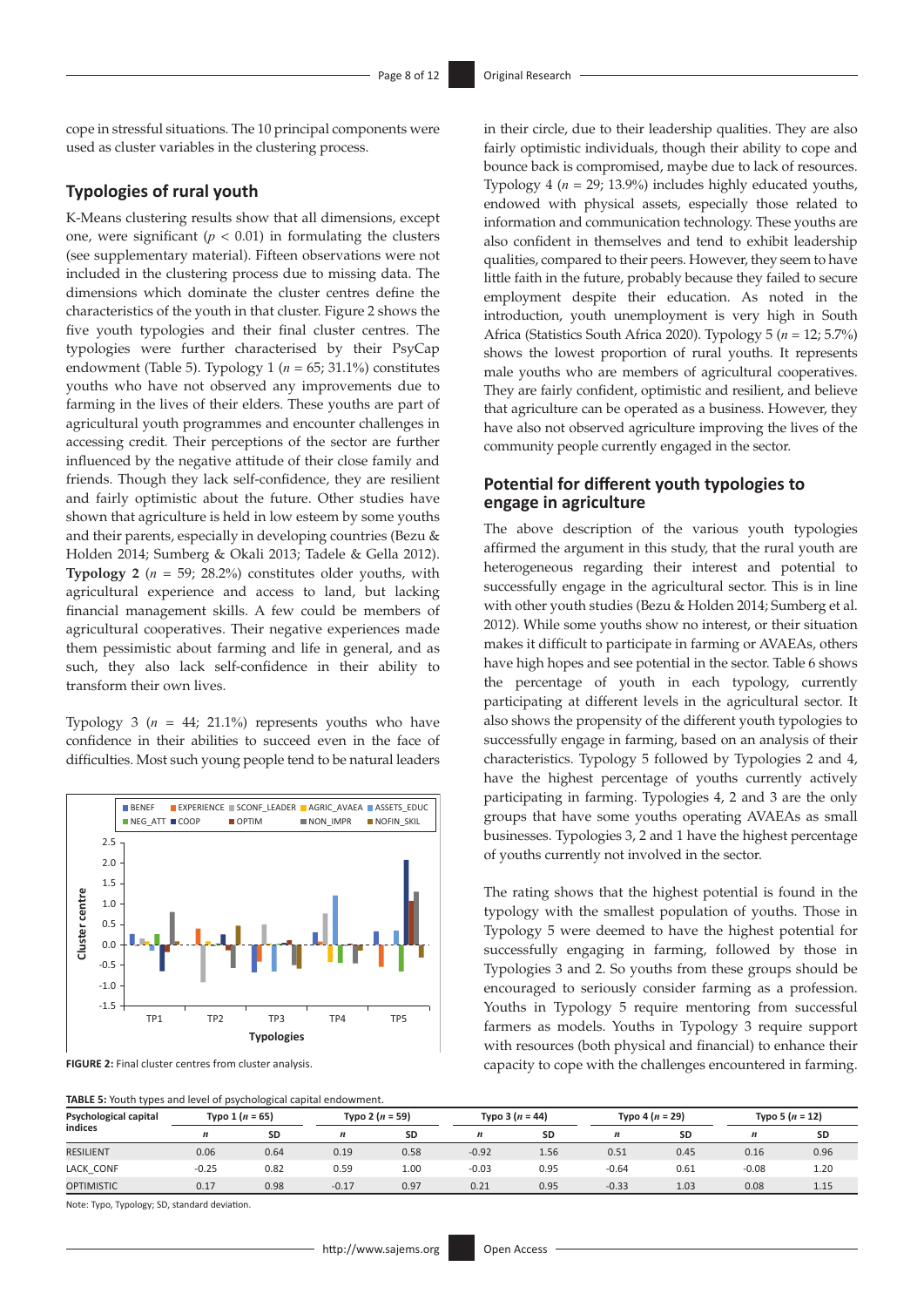| <b>TABLE 6:</b> Youth current participation (%) and the propensity to successfully engage in farming. |  |  |
|-------------------------------------------------------------------------------------------------------|--|--|
|-------------------------------------------------------------------------------------------------------|--|--|

| <b>Typology</b> | PrimA | <b>AVAEA</b> | Partial | <b>Not</b> | <b>Rating scale</b> | <b>Reasons for rating</b>                                                                                                                      |
|-----------------|-------|--------------|---------|------------|---------------------|------------------------------------------------------------------------------------------------------------------------------------------------|
| Typology 1      | 23.1  | 0.0          | 32.3    | 44.6       | Very low            | Most likely to have negative perceptions of the sector and thus do not believe that<br>the sector can have a significant impact on their lives |
| Typology 2      | 39.0  | 6.8          | 16.9    | 44.1       | Medium              | They have access to land but bad experiences in their farming ventures, reduced<br>their belief in farming as a career choice                  |
| Typology 3      | 20.5  | 2.3          | 22.7    | 56.8       | High                | These youths are psychologically prepared to face challenges in the agricultural<br>sector. They would be good managers.                       |
| Typology 4      | 37.9  | 6.9          | 31.0    | 31.0       | Low                 | Highly educated youths are more likely to opt for opportunities in sectors other<br>than agriculture                                           |
| Typology 5      | 66.7  | $\Omega$     | 8.3     | 25.0       | Very high           | Fairly optimistic and believe that youths can successfully initiate and operate small<br>agro-based businesses                                 |
| <b>Total</b>    | 31.6  | 3.3          | 24.4    | 44.0       |                     |                                                                                                                                                |

Note: Rating scale, rates the potential to successfully participate in farming; PrimA, Actively engaged in primary agriculture; AVAEA, Actively involved in AVAEAs; Partial – Partially involved in agriculture; Not, Not engaged in farming.

AVAEA, Agricultural value-added economic activities.

Swarts and Aliber (2013) also indicated a relationship between the youth's interest in farming and access to resources for farming. Training in financial management, and programmes that build self-confidence, will enhance the agricultural performance of youths in Typology 2. Giuliani et al. (2017) also identified the lack of training in agricultural and financial practices as key to the youth's success in farming. These three groups would benefit from support, targeted at agricultural cooperatives, related to their formation and governance, focusing on accountability and collective action. The cooperatives would also act as vehicles for providing mentoring and financial management training to the same youths (Giuliani et al. 2017). Participants in Typology 2 were rated medium, because though they are endowed with land, their experience in the sector negatively affected their perceptions of farming as a career choice. However, given their demonstrated interest, their belief in agriculture could be revived through support, ranging from production and marketing advice, to programmes that seek to build both their cognitive and non-cognitive abilities, for example, mentoring and exchange visits.

Young people in Typology 1 have the lowest potential, despite some of them being currently actively engaged in primary agriculture. Given its rating, youths in this typology participate in farming, because they have no other option. Due to their perceptions and negative influences, they are likely to abandon farming as soon as opportunities in other sectors arise (Tadele & Gella 2012). Youths like this should be encouraged and supported to start small businesses in other sectors, such as manufacturing, retailing, arts and crafts and services, among others. In other areas, support is needed in the form of financial capital to sustain business operations at the infancy stage. Maluleke (2016) indicates that failure to access finances leads to the failure of many small businesses in South Africa. Similarly, a small proportion of youths in Typology 4 are currently engaged in farming, despite their limited potential to have success. This typology is also one of the three that boast a few youths currently operating small businesses in AVAEAs. Studies show that educated rural youths have a preference for employment in other sectors rather than agriculture (Irungu et al. 2015; Tadele & Gella 2012). However, Irungu et al. (2015) found that educated and skilful youths in Kenya are turning to farming, focusing on

higher-value markets and products, though it remains a second option. This demonstrates that it is critical to recognise that educated rural youths are interested in agriculture, but in activities rather higher up the value chain. Youths not currently engaged, or partially involved, but belonging to Typologies 5, 3 and 2, have the greatest prospects of future participation in farming. Agricultural programmes seeking to inculcate and stimulate the greater involvement of young people in the sector should focus on such youths.

The results for Typology 5 also suggest that rural male youths would be more attracted to farming than their female counterparts. Rietveld, Van der Burg and Groot (2020) found that male youths have easier access to land than females. The customary laws existing in most African communities are skewed towards the male child and economically disempower females (Bomuhangi, Doss & Meinzen-Dick 2011). Whenever they inherit land, women are seldom in control, hence young women's lack of interest (Rietveld et al. 2020).

### **Conclusions and policy implications**

The findings of this study dispelled the blanket notion that young people are not interested in farming and affirmed the possibility of a youth-led agrarian transformation. However, as expected, not all youths would have an interest in the sector. The heterogeneous nature of youths, PsyCap and resource endowment shape the youth's aspirations and behaviour, regarding farming. In this study, therefore, is demonstrated the possibility of using typologies to identify youths who are psychologically and emotionally prepared to pursue their livelihood in farming. This is a critical step in forming an agricultural youth policy and various programmes, because it allows resources to be focused and targeted at only those with an interest and the potential to advance the sector. Policymakers and implementers should consider utilising similar approaches when designing agricultural youth programmes. Regarding youths with no interest in the sector, the approach makes it possible to develop appropriate programmes for their support.

The study has also shown that heterogeneous forms of support are required by the rural youth. Whilst some youths would require mentoring and training, or the development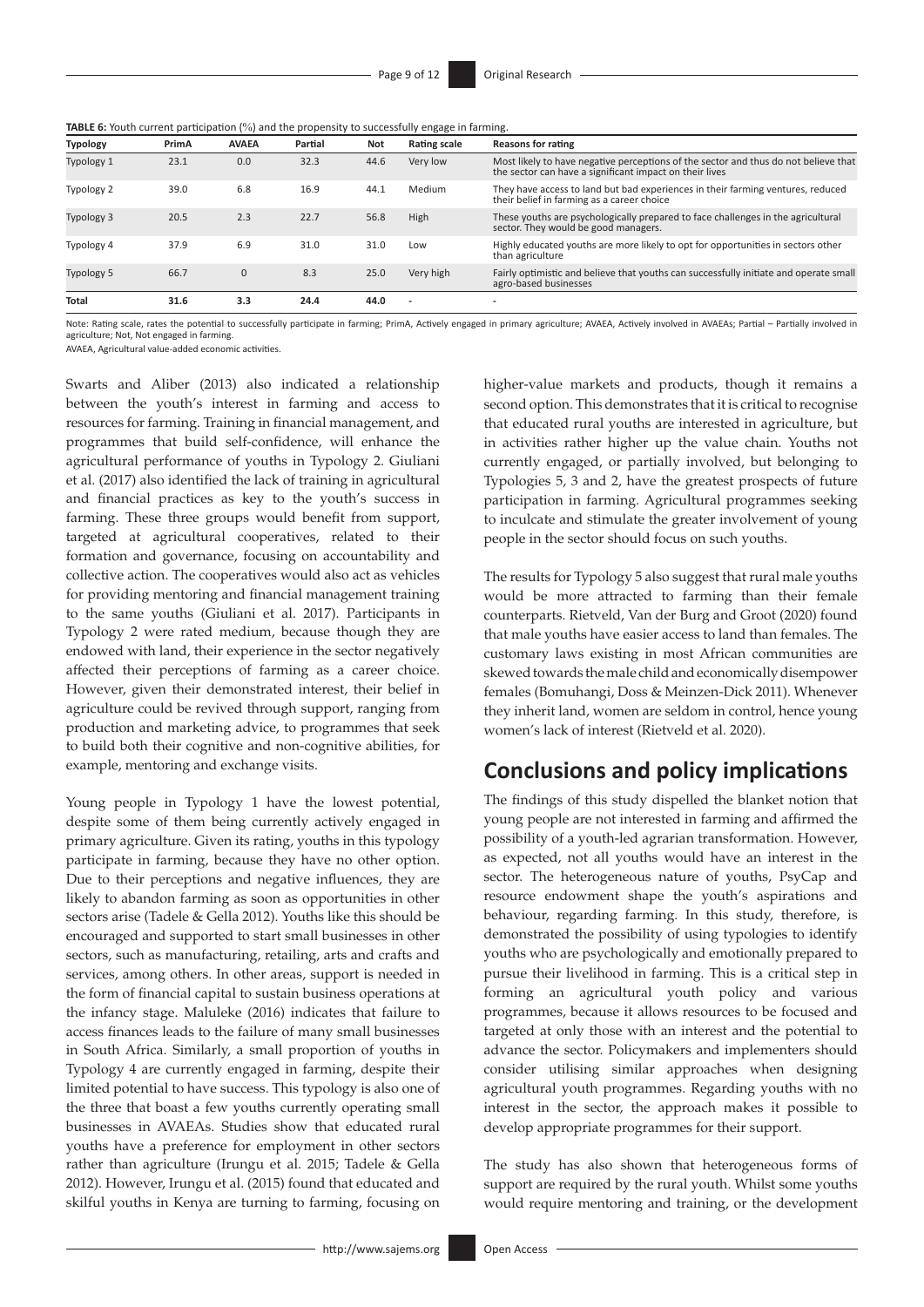of different skills (including non-cognitive skills), for others, strengthening their cooperatives, or support in initiating businesses in AVAEAs, would significantly alter their situation. In all cases, the support to young people should be provided as a package addressing two or more critical aspects. Going forward, it is important to note the effect of other people's experience in agriculture on young people's perceptions and interest in farming. Continuous exposure to negative experiences will indeed turn away many from the sector. Thus, development partners' programmes should strive to create opportunities for exposing youths to successful model farmers. This will provide those who are genuinely interested in farming with a different perspective on agriculture. Lastly, it is important to note the gender inequality factors that drive away young women from farming such as access to land and land rights.

### **Acknowledgements**

The study was undertaken as part of a project funded by the Water Research Commission (K5/2789//4), titled 'Entrepreneurial development for establishing small farming businesses and employment by youth in rain-fed crop farming', implemented in the KwaZulu-Natal and Free State Provinces. Special mention goes to the MSc students and research assistants for their hard work during data collection.

#### **Competing interests**

The authors declare that no competing interest exists.

#### **Authors' contributions**

U.C. gathered and prepared the data and edited, analysed and presented the manuscript; and also did the final revision of the article. A.T. edited and reviewed the manuscript and had substantial input.

#### **Funding information**

This research was funded by the Water Research Commission of South Africa, grant number [K5/2789//4].

#### **Data availability**

The data that support the findings of this study are available from the corresponding author, [U.C.], upon reasonable request.

#### **Disclaimer**

The views and opinions expressed in this article are those of the authors and do not necessarily reflect the official position of any affiliated agency of the authors.

### **References**

African Union, 2006, *African youth charter*, African Union, Addis Ababa.

Ajzen, I., 1991, 'The theory of planned behavior', *Organizational behavior and human decision processes* 50(2), 179–211. [https://doi.org/10.1016/0749-5978\(91\)90020-T](https://doi.org/10.1016/0749-5978(91)90020-T)

Alliance for a Green Revolution in Africa, 2015, *Africa agriculture status report: Youth in agriculture in sub-Saharan Africa*, AGRA, Nairobi.

- Betcherman, G. & Khan, T., 2015, *Youth employment in sub-Saharan Africa: Taking stock of the evidence and knowledge gaps*, 146480107X, International Development Research Centre, Ottawa.
- Bezu, S. & Holden, S., 2014, 'Are rural youth in Ethiopia abandoning agriculture?', *World Development* 64, 259–272.<https://doi.org/10.1016/j.worlddev.2014.06.013>
- Bomuhangi, A., Doss, C. & Meinzen-Dick, R., 2011, *Who owns the land?: Perspectives from rural Ugandans and implications for land acquisitions*, IFPRI-Discussion Papers 1136, Washington DC.
- Camlin, C.S., Snow, R.C. & Hosegood, V., 2014, 'Gendered patterns of migration in rural South Africa', *Population, Space and Place* 20(6), 528–551. [https://doi.](https://doi.org/10.1002/psp.1794) [org/10.1002/psp.1794](https://doi.org/10.1002/psp.1794)
- Chipfupa, U. & Wale, E., 2018, 'Farmer typology formulation accounting for<br>psychological capital: Implications for on-farm entrepreneurial development',<br>Development in Practice 28(5), 600–614. https://doi.org/10.1080/09614 [8.1467377](https://doi.org/10.1080/09614524.2018.1467377)
- Chipfupa, U. & Wale, E., 2020, 'Linking earned income, psychological capital and social grant dependency: Empirical evidence from rural KwaZulu-Natal (South Africa) and implications for policy', *Journal of Economic Structures* 9(1), 22. [https://doi.](https://doi.org/10.1186/s40008-020-00199-0) [org/10.1186/s40008-020-00199-0](https://doi.org/10.1186/s40008-020-00199-0)
- Ding, C. & He, X., 2004, 'K-means clustering via principal component analysis',<br>Proceedings of the 21st International Conference on Machine Learning,<br>Association for Computing Machinery, New York, Conference 4 8 July 200
- Filmer, D. & Fox, L., 2014, *Youth employment in sub-Saharan Africa*, The World Bank, Washington, DC.
- Frame, E., De Lannoy, A. & Leibbrandt, M., 2016, *Measuring multidimensional poverty among youth in South Africa at the sub-national level*, Southern Africa Labour and Development Research Unit, University of Cape Town, Cape Town.
- Giuliani, A., Mengel, S., Paisley, C., Perkins, N., Flink, I., Oliveros, O. et al., 2017, 'Realities, perceptions, challenges and aspirations of rural youth in dryland agriculture in the Midelt Province, Morocco', *Sustainability* 9(6), 871. [https://doi.](https://doi.org/10.3390/su9060871) [org/10.3390/su9060871](https://doi.org/10.3390/su9060871)
- Hair, J., Black, W., Babin, B. & Anderson, R., 2014, *Multivariate data analysis*, Pearson new internat. edn., Pearson, Harlow.
- Hornbeck, D.W. & Salamon, L.M., 1991, *Human capital and America's future: An economic strategy for the '90s*, Johns Hopkins University Press, Baltimore, MD.
- Irungu, K., Mbugua, D. & Muia, J., 2015, 'Information and communication technologies (ICTs) attract youth into profitable agriculture in Kenya', *East African Agricultural and Forestry Journal* 81(1), 24–33. [https://doi.org/10.1080/0012832](https://doi.org/10.1080/00128325.2015.1040645) [5.2015.1040645](https://doi.org/10.1080/00128325.2015.1040645)
- Kadzamira, M.A. & Kazembe, C., 2015, 'Youth engagement in agricultural policy processes in Malawi', *Development Southern Africa* 32(6), 801–814. [https://doi.or](https://doi.org/10.1080/0376835X.2015.1063984) [g/10.1080/0376835X.2015.1063984](https://doi.org/10.1080/0376835X.2015.1063984)
- Krejcie, R.V. & Morgan, D.W., 1970, 'Determining sample size for research activities', *Educational and Psychological Measurement* 30(3), 607–610. [https://doi.](https://doi.org/10.1177/001316447003000308) [org/10.1177/001316447003000308](https://doi.org/10.1177/001316447003000308)
- Krumboltz, J. & Mitchell, L., 1990, 'Social learning approach to career decision making: Krumboltz's theory', in Brown,D. and Brooks, L. (eds.) *Career choice and development: Applying contemporary theories to practice*, 2nd edn., pp. 308–337, Jossey-Bass, San Francisco, CA.
- Leavy, J. & Hossain, N., 2014, 'Who wants to farm? Youth aspirations, opportunities and rising food prices', *IDS Working Papers* 2014(439), 1–44.
- Leavy, J. & Smith, S., 2010, *Future farmers: Youth aspirations, expectations and life choices*, Future Agricultures, Discussion paper 013, Brighton, UK.
- Luthans, F., Youssef-Morgan, C.M. & Avolio, B.J., 2015, *Psychological capital and beyond*, Oxford Press, New York, NY.
- Magagula, B. & Tsvakirai, C.Z., 2020, 'Youth perceptions of agriculture: Influence of cognitive processes on participation in agripreneurship', *Development in Practice* 30(2), 234–243.<https://doi.org/10.1080/09614524.2019.1670138>
- Maïga, E., Christiaensen, L. & Palacios-Lopez, A., 2015, 'Are the youth exiting agriculture en masse', Centre for the Study of African Economies Conference 2015: Economic Development in Africa, Oxford, 22nd–24th March.
- Maila, P. & Ross, E., 2018, 'Perceptions of disadvantaged rural matriculants regarding factors facilitating and constraining their transition to tertiary education', *South African Journal of Education* 38(1), 1–12. [https://doi.org/10.15700/saje.](https://doi.org/10.15700/saje.v38n1a1360) [v38n1a1360](https://doi.org/10.15700/saje.v38n1a1360)
- Maluleke, J., 2016, *Entrepreneurship 101: Tackling the basics of business start-ups in South Africa*, Blackbirds Books, Auckland Park.
- Manly, B.F.J., 2004, *Multivariate statistical methods: A primer*, CRC Press, Boca Raton, Fl.
- Mbonyane, B. & Ladzani, W., 2011, 'Factors that hinder the growth of small businesses in South African townships', *European Business Review* 23(6), 550–560. [https://](https://doi.org/10.1108/09555341111175390) [doi.org/10.1108/09555341111175390](https://doi.org/10.1108/09555341111175390)
- Metcalfe, M., 2018, 'Why, what and key learnings', in P. Christie & M. Monyokolo (eds.), *Learning about sustainable change in education in South Africa: The Jika iMfundo campaign 2015–2017*, SAIDE, Johannesburg.
- Mukembo, S.C., Edwards, M.C., Ramsey, J.W. & Henneberry, S.R., 2014, 'Attracting youth to agriculture: The career interests of young farmers club members in Uganda', *Journal of Agricultural Education* 55(5), 155–172. [https://doi.](https://doi.org/10.5032/jae.2014.05155) [org/10.5032/jae.2014.05155](https://doi.org/10.5032/jae.2014.05155)
- Norman, M. & Hyland, T., 2003, 'The role of confidence in lifelong learning', *Educational Studies* 29(2–3), 261–272. <https://doi.org/10.1080/03055690303275>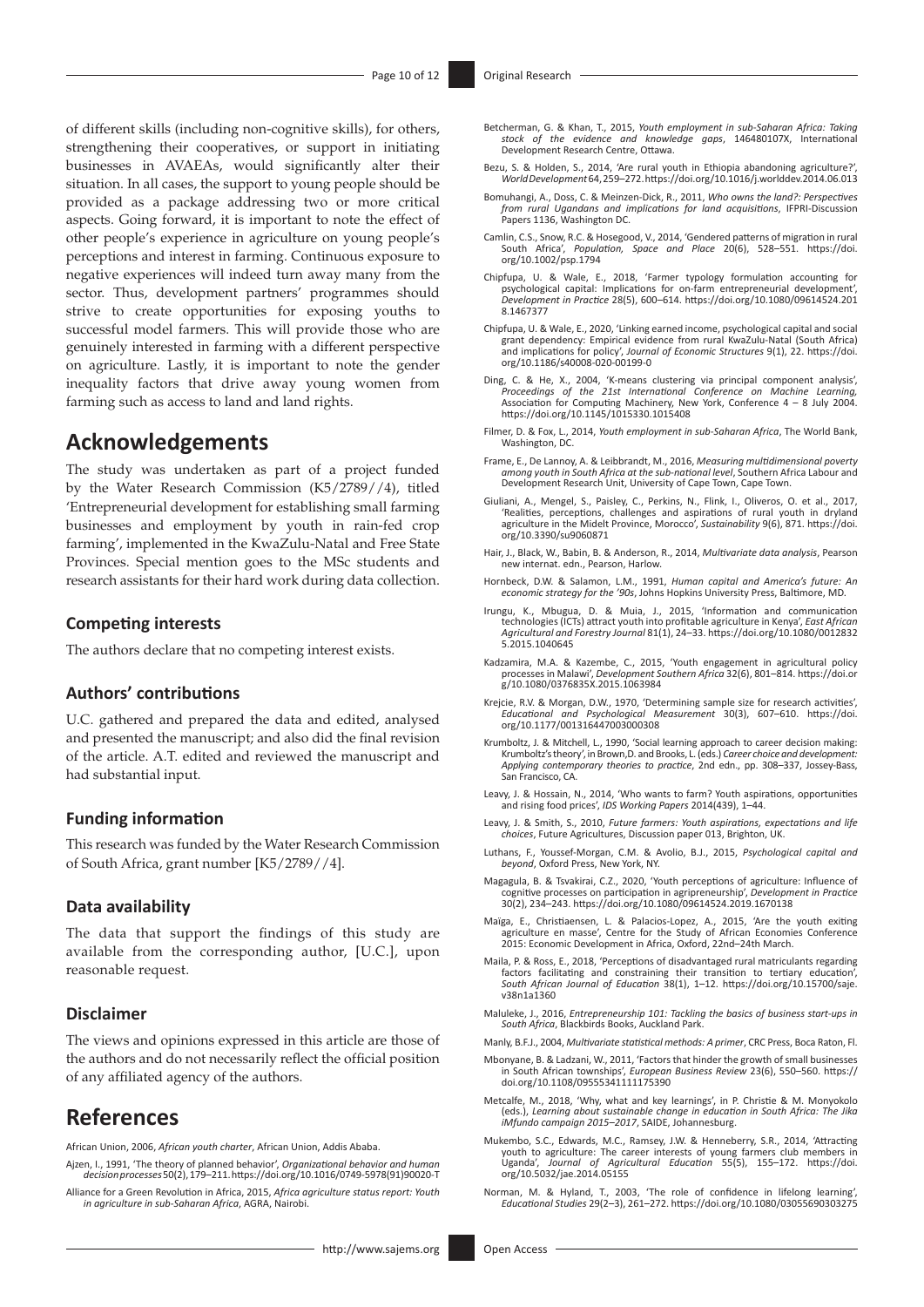- Phakathi, S. & Wale, E., 2018, 'Explaining variation in the economic value of irrigation<br>water using psychological capital: A case study from Ndumo B and Makhathini,<br>KwaZulu-Natal, South Africa', Water SA, 44(4), 664–673. [wsa.v44i4.15](https://doi.org/10.4314/wsa.v44i4.15)
- Proctor, F. & Lucchesi, V., 2012, *Small-scale farming and youth in an era of rapid rural change*, IIED/HIVOS, London.
- Rietveld, A.M., Van der Burg, M. & Groot, J.C.J., 2020, 'Bridging youth and gender<br>studies to analyse rural young women and men's livelihood pathways in Central<br>Uganda', Journal of Rural Studies 75, 152-163. https://doi.or
- Statistics South Africa, 2018a, *2018 KwaZulu-Natal citizen satisfaction survey: Analytical report*, Statistics South Africa, Pretoria.
- Statistics South Africa, 2018b, *Men, women and children: Findings of the living conditions survey 2014/15*, Statistics South Africa, Pretoria.
- Statistics South Africa, 2020, *Quarterly labour force survey: Statistical Release P0211*, Statistics South Africa, Pretoria.
- Sumberg, J., Anyidoho, N.A., Leavy, J., Te Lintelo, D.J. & Wellard, K., 2012, 'Introduction:<br>The young people and agriculture "problem" in Africa', *IDS Bulletin* 43(6), 1–8.<br>https://doi.org/10.1111/j.1759-5436.2012.00374.
- Sumberg, J. & Hunt, S., 2019, 'Are African rural youth innovative? Claims, evidence and implications', *Journal of Rural Studies* 69, 130–136, [https://doi.org/10.1016/j.](https://doi.org/10.1016/j.jrurstud.2019.05.004) [jrurstud.2019.05.004](https://doi.org/10.1016/j.jrurstud.2019.05.004)
- Sumberg, J. & Okali, C., 2013, 'Young people, agriculture, and transformation in rural<br>Africa: An "opportunity space" approach', *Innovations: Technology, Governance,*<br>Globalization 8(1–2), 259–269. https://doi.org/10.1162
- Swarts, M.B. & Aliber, M., 2013, 'The "youth and agriculture" problem: Implications for rangeland development', *African Journal of Range & Forage Science* 30(1–2), 23–27.<https://doi.org/10.2989/10220119.2013.778902>
- Tadele, G. & Gella, A.A., 2012, '"A last resort and often not an option at all": Farming and young people in Ethiopia', *IDS Bulletin* 43(6), 33–43. [https://doi.org/10.1111/](https://doi.org/10.1111/j.1759-5436.2012.00377.x) [j.1759-5436.2012.00377.x](https://doi.org/10.1111/j.1759-5436.2012.00377.x)
- White, B., 2012, 'Agriculture and the generation problem: Rural youth, employment<br>and the future of farming', *IDS Bulletin* 43(6), 9–19. [https://doi.](https://doi.org/10.1111/j.1759-5436.2012.00375.x)<br>[org/10.1111/j.1759-5436.2012.00375.x](https://doi.org/10.1111/j.1759-5436.2012.00375.x)
- World Bank, 2013, *Growing Africa: Unlocking the potential of agribusiness, AFTFP/ AFTAI report*, 146480107X, The World Bank, Washington, DC.
- Wuepper, D., Zilberman, D. & Sauer, J., 2019, 'Non-cognitive skills and climate change<br>adaptation: Empirical evidence from Ghana's pineapple farmers', Climate and<br>Development 12(2), 151–162. https://doi.org/10.1080/1756552
- Yeboah, F.K., 2018, *Youth for growth: Transforming economies through agriculture*, Chicago Council of Global Affairs, Chicago, IL, viewed on 15 December 2020 from [https://www.thechicagocouncil.org/sites/default/files/report\\_youthfor-](https://www.thechicagocouncil.org/sites/default/files/report_youthfor-growth_20180322.pdf)[growth\\_20180322.pdf](https://www.thechicagocouncil.org/sites/default/files/report_youthfor-growth_20180322.pdf).
- Yobe, C.L., Mudhara, M. & Mafongoya, P., 2019, Livelihood strategies and their determinants among smallholder farming households in KwaZulu-Natal province, South Africa', *Agrekon* 58(3), 340–353. [https://doi.org/10.1080/03031853.2019.1](https://doi.org/10.1080/03031853.2019.1608275) [608275](https://doi.org/10.1080/03031853.2019.1608275)
- Youssef-Morgan, C.M. & Luthans, F., 2013, 'Psychological capital theory: Toward a positive holistic model', in B.B. Arnold (ed.), *Advances in positive organizational psychology*, pp. 145–166, Emerald Group Publishing Limited, Bingley, UK.

Appendix starts on the next page  $\rightarrow$